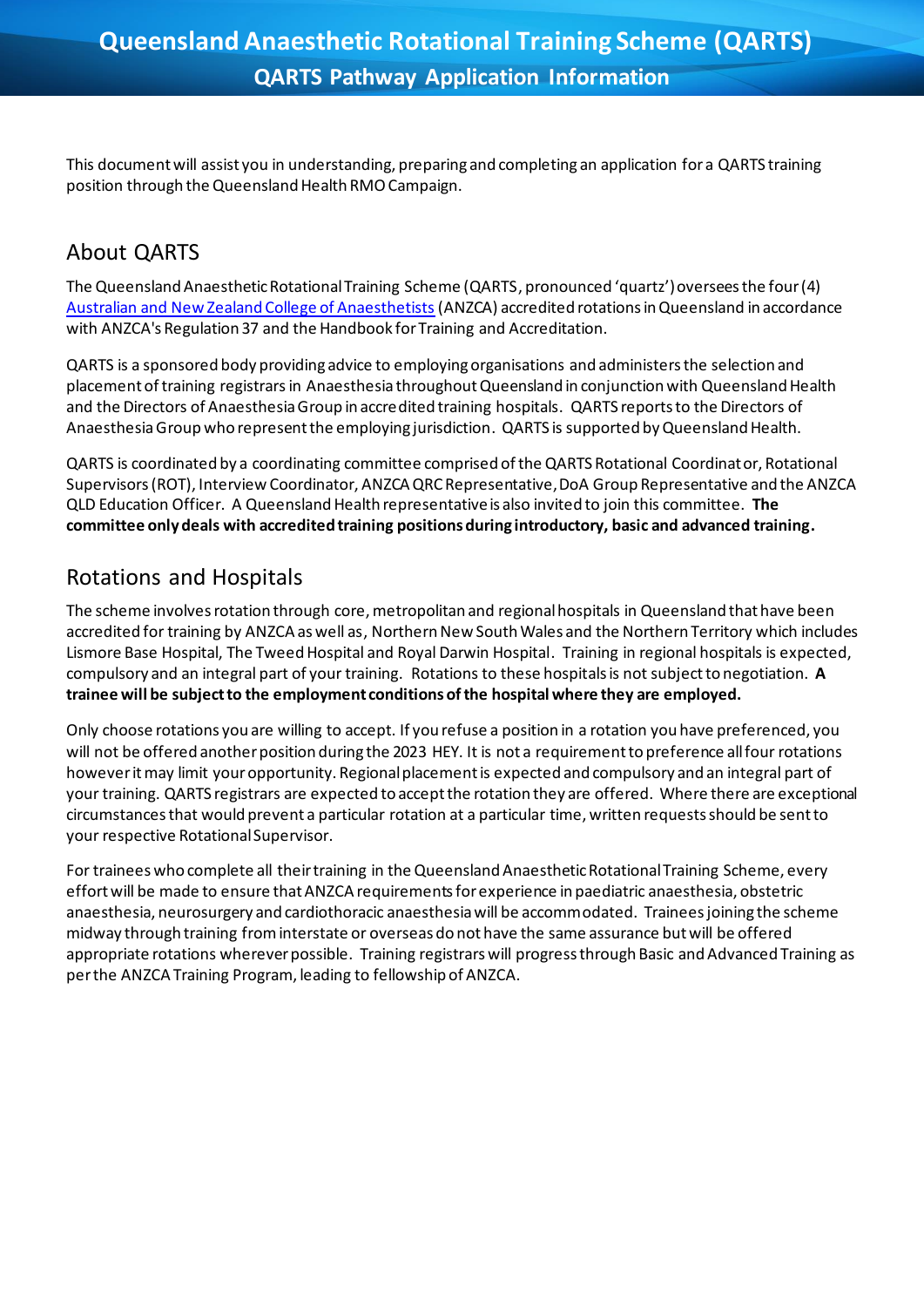*Note: QARTS cannot guarantee you will complete the clinical volume of practice within the minimum four (4) years.*

| $\sqrt{ }$      |              |                                                                                        |
|-----------------|--------------|----------------------------------------------------------------------------------------|
| Rotation        | <b>Type</b>  | <b>Hospitals</b>                                                                       |
| <b>CENTRAL</b>  | Core         | Royal Brisbane and Women's (RBWH), The Prince Charles Hospital (TPCH)                  |
|                 | Metropolitan | Redcliffe, Caboolture, Sunshine Coast Hospital and Health Service, Ipswich<br>Hospital |
|                 | Regional     | Hervey Bay-Maryborough, Rockhampton                                                    |
| GOLD COAST      | Core         | Gold Coast Hospital and Health Service                                                 |
|                 | Metropolitan | The Tweed, Logan                                                                       |
|                 | Regional     | Rockhampton, Lismore Base                                                              |
| <b>NORTHERN</b> | Core         | Townsville                                                                             |
|                 | Metropolitan | Cairns, Royal Darwin                                                                   |
|                 | Regional     | Mackay Base                                                                            |
| <b>SOUTHERN</b> | Core         | Princess Alexandra (PAH), Mater Health Services                                        |
|                 | Metropolitan | Logan, QEII Jubilee, Redland, The Prince Charles (TPCH), Ipswich                       |
|                 | Regional     | Bundaberg, Toowoomba                                                                   |

*Note: Queensland Children's Hospital and ICU rotations are organised internally.*  LifeFlight offers accredited anaesthetic training positionssuitable for 4th or 5th year trainees. Please advise your QARTS ROT and QARTS administration (garts@anzca.edu.au) if you are applying for these positions.

The Surgical, Treatment and Rehabilitation Service (STARS) has applied for accreditation with ANZCA in both the Central and Southern Rotations. When STARS has been approved for training it will be added to the list of Metropolitan hospitals for both rotations. This may result in some trainees being assigned to STARS in 2023.

# Key Dates 2022

| <b>Applications Open</b>     | Monday 6 June, 2022 at 9.00am AEST                                                                                                                                         |
|------------------------------|----------------------------------------------------------------------------------------------------------------------------------------------------------------------------|
| <b>Applications Close</b>    | Monday 4 July, 2022 at 3.00pm AEST                                                                                                                                         |
| <b>QARTS Referee Reports</b> | Submitted to QARTS directly by 3.00pm Monday 4 July, 2022                                                                                                                  |
| Interview Notification       | From Monday 18 July, 2022 by email - Please note there is a very short RSVP<br>timeframe to accept interview offers, so please check emails regularly around<br>this time. |
| <b>Applicant Interviews</b>  | Monday 1 August to Friday 5 August, 2022                                                                                                                                   |
| <b>Selection Meeting</b>     | Friday 19 August, 2022                                                                                                                                                     |
| Offer Notification           | Commences Tuesday 23 August, 2022                                                                                                                                          |
| Interview location           | ANZCA Queensland regional office<br>20 Pidgeon Close<br>West End QLD 4101                                                                                                  |

Email is the preferred method of communication and essential when arranging interviews. **Please ensure you provide in your application an email address that is current and checked regularly.**

# Mandatory Eligibility Criteria

- be a citizen of Australia or New Zealand or a permanent resident of Australia
- have current general registration with th[e Medical Board of Australia](http://www.medicalboard.gov.au/)
- be registered, or eligible for application to the [Australian and New Zealand College of Anaesthetists](http://www.anzca.edu.au/) (ANZCA)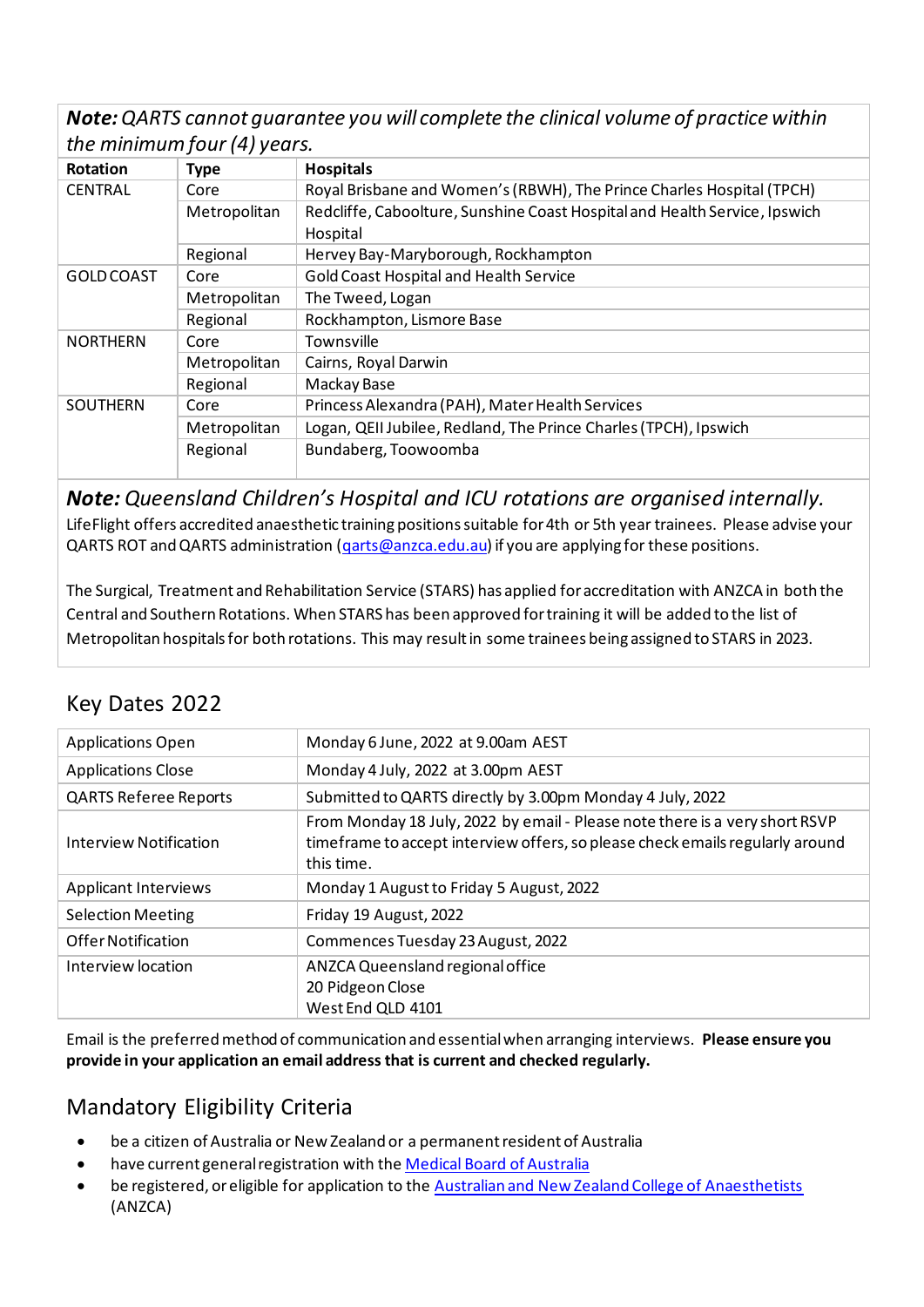• be free of chemical dependence and other health related conditions preventing the applicant performing the duties of an Anaesthetic Registrar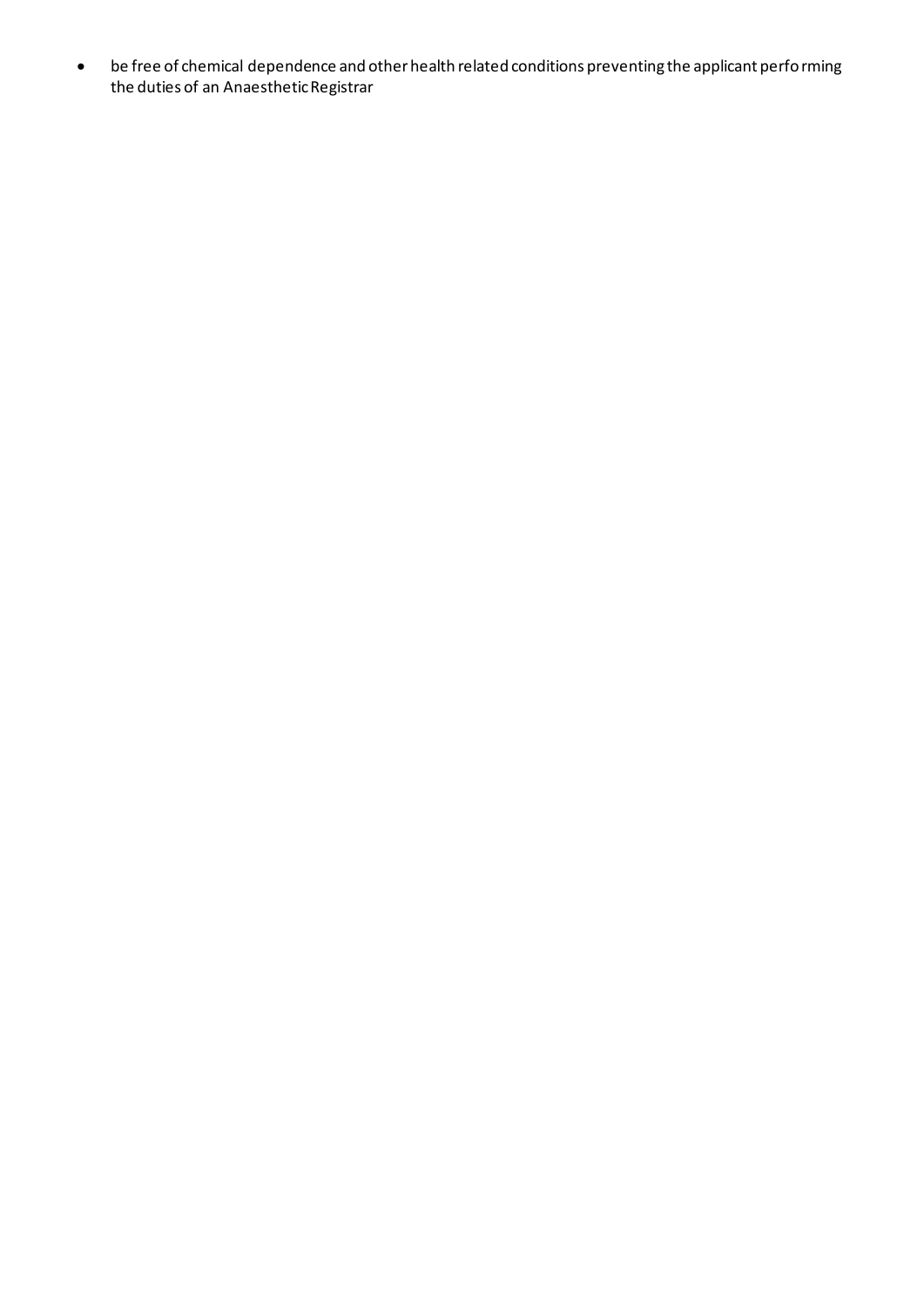# Selection Criteria

Successful applicants will be able to demonstrate suitability for appointment to QARTS as an ANZCA trainee by addressing the following criteria:

- Have an appropriate academic history and a commitment to ongoing medical education.
- Have a comprehensive understanding of the requirements to complete anaesthetic training in Queensland.
- Have an understanding of the clinical review process, audit and research.
- Be able to demonstrate an aptitude and commitment to acquiring the medical knowledge and clinical skills necessary to commence and continue with anaesthetic training.
- Be able to demonstrate an ability to evaluate clinical problems and develop appropriate management plans.
- Have suitable communication skills, both verbal and written, appropriate for an anaesthetist and an ability to effectively facilitate relationships with all staff, patients and the public.
- Have demonstrated an aptitude for, and commitment, to achieve effective interpersonal collaboration and teamwork.
- Have an aptitude for, and commitment to acquire the skills and professional attitudes to prevent and manage interpersonal conflict.
- Be able to demonstrate a commitment to the heath care of patients from all areas of Queensland, the wellbeing of individual patients and the community, including metropolitan, rural and indigenous populations.
- Have demonstrated integrity, punctuality, reliability and a high standard of personal behaviour in the conduct of their professional career.
- Have an understanding of medical ethics and its application to professional anaesthetic practice and profession-led regulation.
- Be able to demonstrate an ability to effectively organise and manage time and resources.

# How to Apply - All Applicants

- Applications must be submitted online through the Queensland Health RMO Campaign [www.health.qld.gov.au/rmo](https://www.health.qld.gov.au/employment/work-for-us/clinical/medical/recruitment/rmo/applications) during the period specified above
- Late applications or referee reports are not accepted
- Select 'Yes' to the QARTS pathway question and complete all subsequent questions
- **Reappointment to a training position is NOT automatic and trainees need to reapply each year in order to continue on the training scheme. Reappointment requires demonstration of satisfactory performance in the previous year**
- Previous applicants who were not matched to a position will need to undertake the full pathway selection process again
- All forms must be uploaded or emailed in **PDF format** photos of forms will not be accepted
- Apply either as a New Applicant or a Current/Continuing Registrar and refer to the 'Referee Report and Other Information' section as to separate requirements for each.
- You are expected to have read and be able to satisfy the **'Mandatory Eligibility Criteria' and 'Selection Criteria' as detailed above.**
- You are expected to have read and understand the **'Selection and Appointment Information' section noted below.**
- Provide a signed copy of the **[QARTS Applicant Declaration](https://www.health.qld.gov.au/__data/assets/pdf_file/0026/650816/QARTS-app-declaration.pdf)**. This document **MUST**be personally signed. Please print, sign, scan and upload a PDF copy of this declaration to your application when prompted.
- You are required to provide referee reports, see 'Referee Reports and Other Requirements' section below. Provide any required documents as and where prompted in the application in PDF format.
- You will be required to provide any relevant details of the following in your application
	- o ANZCA related activities (i.e. courses and exams) you have completed or commenced
	- $\circ$  Audits Morbidity and Mortality or Audit Meetings attended in the last 24 months
	- o Cases presented in the last 24 months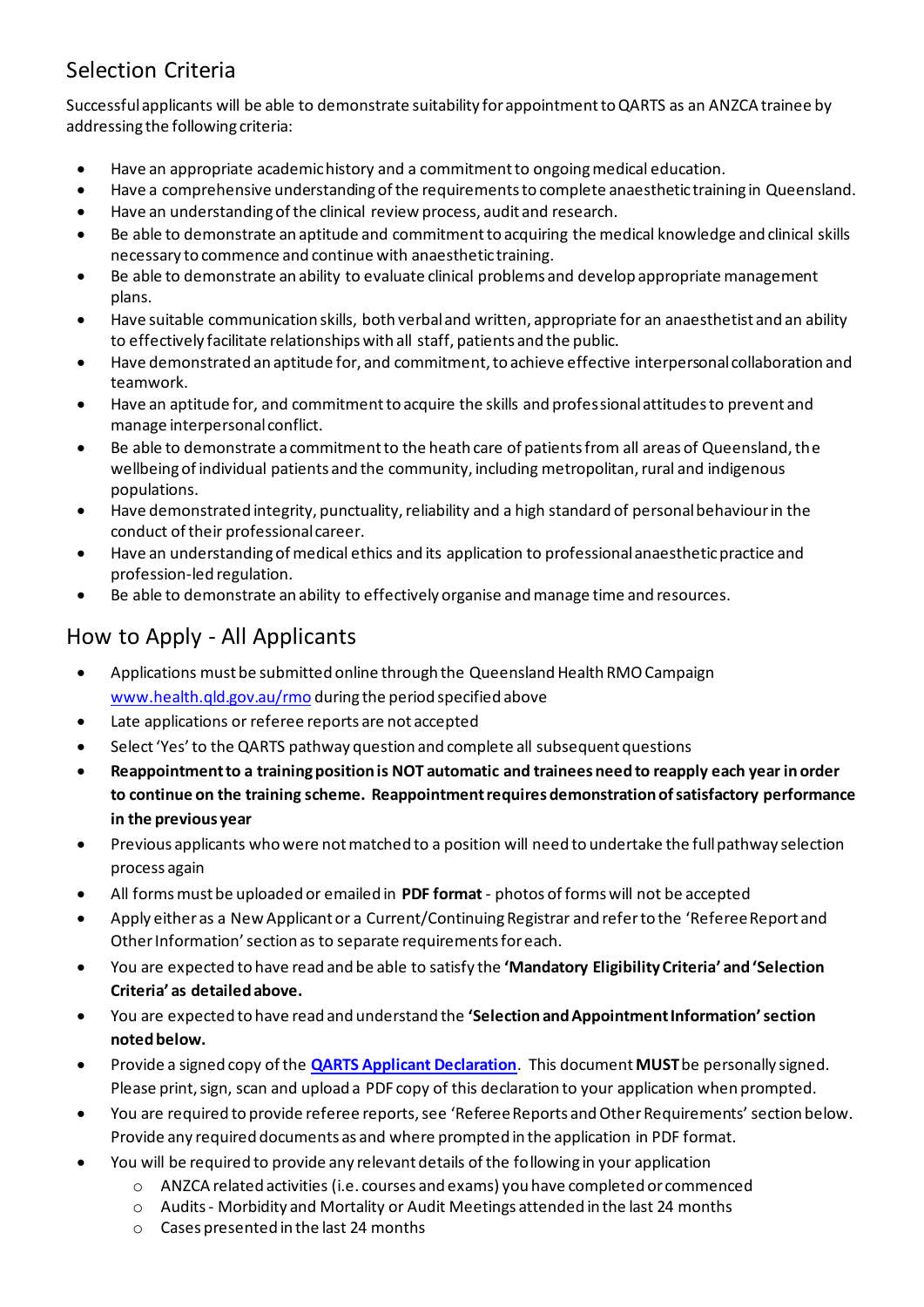- o Medical Audits personally performed and presented
- o Lectures Presented in Hospital or Department in the last 24 months
- o Lectures/Posters –Presented at State or Nationalmeeting in the last 4 years
- $\circ$  Research projects submitted details for ethical approval or published or accepted for publication
- o Any restrictions or conditions placed on your training by ANZCA
- o Any extended training, TDP or TPR processes

#### Referee Reports and Other Requirements

- **ALL** QARTS applicants **MUST** obtain two (2) QARTS referee reports to support their application.
- QARTS Referee Reports are **MANDATORY** and **IN ADDITION** to those required by QLD Health.
- Your application will not be considered or processed by QARTS if your QARTS Referee Reports are not received directly to QARTS by the due date and time.
- No late reports will be accepted.
- Ensure your referees will not be on leave at the required time.
- QARTS referees may be the same as those nominated as your QLD Health referees as long as they comply with QARTS referee requirements. See referee report forms for requirements.
- Provide a referee report form to your two (2) QARTS referees. The referee should be asked to forward the completed report directly to the QARTS Coordinator by email a[t qarts@anzca.edu.au](mailto:qarts@anzca.edu.au) to be received no later than the application closing date and time.
- Referee reports should NOT be submitted by the applicant.
- It is the applicant′s responsibility to ensure their appointed referees have submitted their reports to QARTS on time.
- Please consider your referees as they are busy and have many reports to complete for a large number of trainees. It is not considered appropriate or professional to leave your report request until the last minute. Reports can be accepted by QARTS from the application opening time.

#### **New Applicants**

- 1. Your referees must be supervising senior medical officers. It is preferable they are FANZCAs; however, it is recognised this is not always possible. It is important to choose referees who are able to comment on aspects of your clinical, academic and behavioural performance in your current or recent employment.
- 2. If you are a current ANZCA Trainee please provide a copy of your Trainee Summary Report which you can download from the Trainee Portfolio System (TPS). It **MUST** be provided in **PDF format** and uploaded to your application.
- 3. If you are a current ANZCA Trainee in Basic Training and have completed more than 26-weeks of Basic Training your application will only be considered if you have successfully completed the Primary Examination at the time of application to QARTS.
- 4. If you are a current ANZCA Trainee in Advanced Training and have completed more than 52-weeks of Advanced Training your application will not be considered. QARTS does not arrange Provisional Fellowship Positions.

#### **Current/Continuing Trainees**

- 1. Provide a copy of your Trainee Summary Report which you can download from the Trainee Portfolio System (TPS). It **MUST** be provided in **PDF format** and uploaded to your application. METHOD: Log into ANZCA TPS. In the left-hand navigation pane, choose ′Reports′ then choose ′Trainee Summary Report′ and then download the PDF. See also the **TPS Instruction Sheet.**
- 2. One referee report **MUST**be from your current Supervisor of Training (SOT). The other **MUST** be from your Department Director or Deputy Director.

### Selection and Appointment Information

- New QARTS applicants are selected on the basis of how well they meet the Selection Criteria.
- You must be registered with ANZCA prior to commencing a registrar position with Queensland Health. At the time of application to QARTS you do not need to be registered with ANZCA but must be eligible for registration with ANZCA.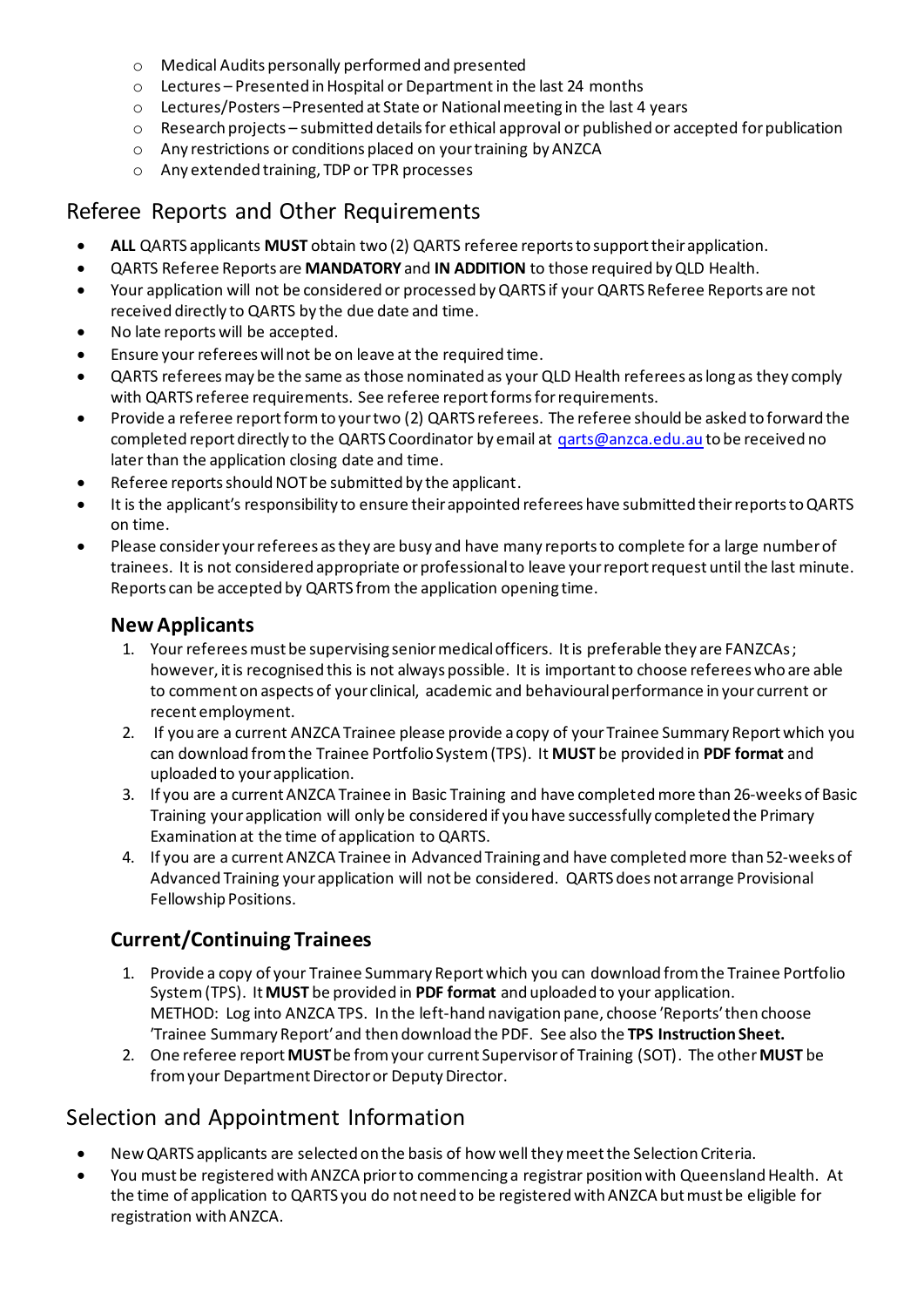- Reappointment of current QARTS registrars to training positions is not automatic. QARTS registrars are required to demonstrate satisfactory performance as indicated by: completion of courses, exams and projects; ongoing training assessments; progression through training; and two (2) satisfactory referee reports.
- Introductory trainees who have not completed the IAAC by the selection meeting will be reviewed by the QARTS Coordinating Committee and may not be eligible to be recommended for a QARTS placement for the HEY.
- ANZCA requires that trainees have passed the primary exam before they proceed to advanced training. If a QARTS registrar has not completed the primary exam at the completion of 104 weeks of ANZCA approved basic training (including Introductory Training), the registrar may apply to continue as a QARTS registrar for a third year of basic training (1st year of extended basic training – BTE)
- ANZCA requires that trainees have passed the final exam before they proceed to Provisional Fellowship Training. If a QARTS registrar has not completed the final exam at the completion of 104 weeks of ANZCA approved advanced training, the registrar may apply to continue as a QARTS registrar for a third year of advanced training (1st year of extended advanced training – ATE).
- If a QARTS trainee in their first year of extended training (either basic or advanced) has not completed their core unit review for the relevant stage of training at the close of the RMO campaign they will not be offered a QARTS position for the subsequent year. In the event the trainee subsequently completes the core unit review they may be added to the reserve list if they have applied to QARTS and at the discretion of the QARTS committee.
- QARTS registrars can expect to spend time during basic and/or advanced training in regional hospitals. QARTS views regional placements as an integral part of training. Rotation to these hospitals is not subject to negotiation, except in exceptional circumstances, and on written application to the QARTS Rotational Coordinator and the relevant Rotational Supervisor (ROT).
- Recommendations for QARTS training placements are made at the combined meeting of Directors of Anaesthesia, Supervisors of Training, Rotational Supervisors and the QARTS Coordinating Committee. Appointments are made by employers, not by QARTS or ANZCA. It is anticipated that recommended allocations will be advised in late August/early September and hospital employment offers will be made in October. If an application for employment has not been received by 1 December, contact your Rotational Supervisor (ROT).
- Unsuccessful applicants can request information as to why their application was unsuccessful and what remedial action, if any, is appropriate. To request application feedback please email the QARTS Coordinator by mid-September 2022 - garts@anzca.edu.au - subject line 'Feedback Request and your surname'.
- Those applicants who are permanent residents of Australia must provide documentation from Australian Immigration confirming residency status.
- ANZCA trainees in extended basic training, who wish to re-join QARTS after passing the primary exam, must provide written advice to the Rotational Supervisor who will arrange reappointment to QARTS as positions become available in the registrar's former rotation.

### Leave

It is possible to be granted leave from the Rotational Training Scheme for up to one (1) year but for no less than six (6) months (unless under exceptional circumstances).

Should you wish to have leave from the scheme, to obtain permission, you must firstly discuss your leave request with your QARTS Rotational Supervisor (ROT) and then submit [a QARTS Leave Request Form](https://www.health.qld.gov.au/__data/assets/pdf_file/0028/650818/qarts-leave-request-form.pdf) to garts@anzca.edu.au Leave needs to be arranged prior to the selection meeting in August. QARTS Registrars returning from leave will be reappointed as registrar positions become available.

# Rotation Changes

Whilst not routine, rotation changes are considered under exceptional circumstances on a case by case basis. Rotation changes require the applicable Rotational Supervisors and the QARTS Rotational Coordinator to agree.

# Flexible Working Arrangements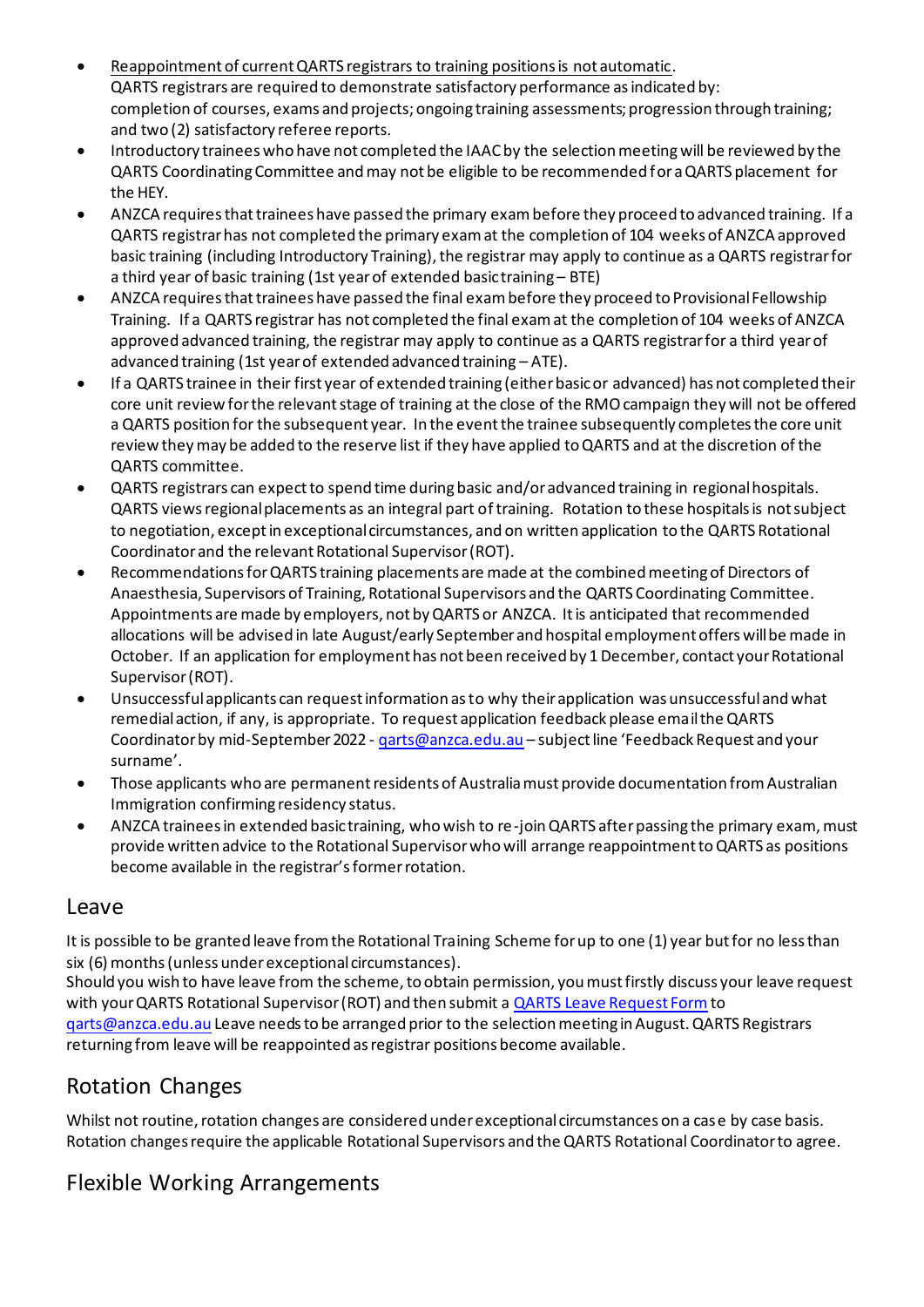Part time training is possible but will increase the total training time and can affect access to some placements. Arrangements will need to be agreed to by the Department Director, QARTS and QLD Health. Part time training needs to be arranged prior to the selection meeting in August.

# Appeals and Feedback

The selection process for anaesthetic trainees in Queensland is governed by Queensland Health, and Queensland Health's human resources policies provide the framework for the resolution of complaints and appeals. Please refer to the **Queensland Health information for trainees**.

QARTS application feedback requests t[o qarts@anzca.edu.au](mailto:qarts@anzca.edu.au)

**\*\*Please be aware, QARTS is not ANZCA or QLD Health however, is supported by ANZCA and QLD Health.**

# Non QARTS Trainees Requiring an Anaesthetic Position

**Intensive care Trainees (CICM)** applying for an anaesthetic rotation as part of their intensive care training should not apply for QARTS positions. These trainees should contact the Queensland intensive care training pathway on [QldICUTraining@health.qld.gov.au](mailto:QldICUTraining@health.qld.gov.au). Candidates who are current CICM trainees on the Queensland intensive care training pathway must apply for an anaesthetic rotation through the pathway via the Queensland Health RMO Campaign. For further information refer to th[e Queensland intensive care training pathway](https://www.health.qld.gov.au/employment/work-for-us/clinical/medical/recruitment/training/intensive-care) website.

**Rural Generalists Trainees (ACRRM/RACGP)** applying for anaesthetic training **should not** apply for QARTS positions. These trainees require a position in a hospital accredited for rural anaesthetic training, not a training scheme position. Candidates should refer to the [Rural Generalist advanced skills training](https://www.health.qld.gov.au/ruralgeneralist/advanced-skills) website for information on the application process and locations. Candidates must apply for an anaesthetic PHO position through the Queensland Health RMO Campaign.

**Emergency Medicine Trainees (ACEM)** requiring anaesthetic training **should not** apply for QARTS positions. These trainees require an SHO or PHO position in a hospital accredited for anaesthetic training. Candidates should contact the Director of Anaesthesia at appropriate hospitals regarding the availability of positions which may satisfy their training requirements. Candidates must apply for an anaesthetic PHO or SHO position through the Queensland Health RMO Campaign.

# Overseas Trained Doctors

- 1 **Specialists holding a 'Report 1'** (the formal assessment report from ANZCA) should apply directly to hospital department Directors and not apply to QARTS as they are not trainees.
- 2 **All other specialists** who are not eligible for the specialist assessment pathway (Report 1) or noncomparable, will have to complete general registration and attain permanent residency **prior**to applying to QARTS.
- 3 **Non-specialistdoctors** will have to complete general registration and attain permanent residency **prior**to applying to QARTS.